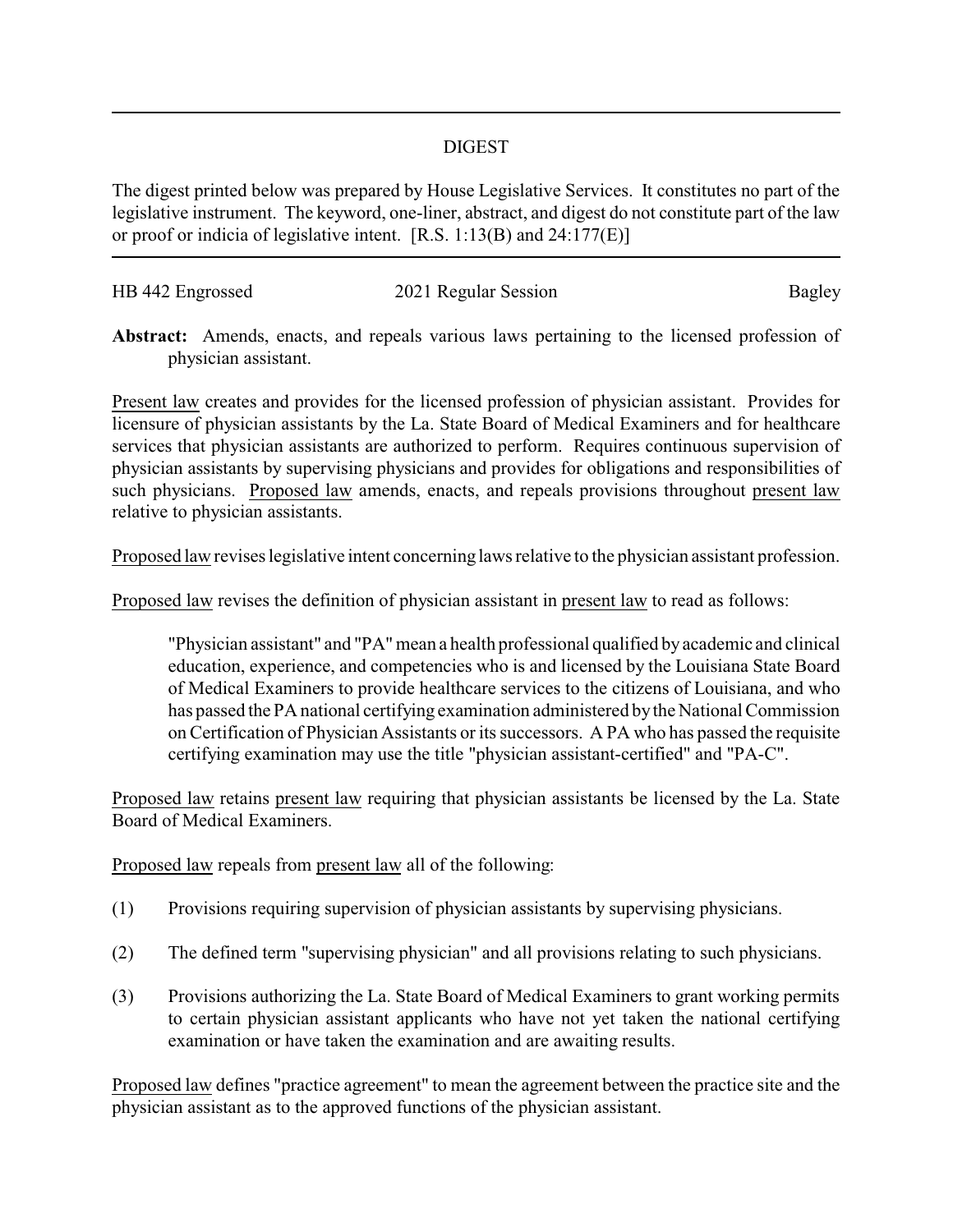With respect to services performed by a physician assistant, referred to hereafter as a "PA", proposed law revises present law to authorize a PA to do all of the following:

- (1) Provide healthcare services for which he is prepared by education, training, and experience and is competent to perform in accordance with his practice agreement. Proposed law provides that such services may include, without limitation, all of the following:
	- (a) Obtaining and performing a comprehensive health history and physical examination.
	- (b) Evaluating, diagnosing, managing, and providing treatment plans.
	- (c) Educating a patient on health promotion and disease prevention.
	- (d) Ordering and evaluating a diagnostic study and therapeutic procedure as authorized by his practice agreement.
	- (e) Performing therapeutic procedures as authorized by his practice agreement.
	- (f) Assisting in surgery.
	- (g) Prescribing, administering, procuring, and dispensing legend drugs and medical devices and durable medical equipment.
	- (h) Prescribing Schedule II through V drugs in accordance with registration with the federal Drug Enforcement Administration.
	- (i) Ordering, where appropriate, home health care or hospice services or treatment.
	- (j) Providing consultation upon request.
- (2) Obtain informed consent.
- (3) Order, delegate, and assign therapeutic and diagnostic measures to licensed or unlicensed personnel.
- (4) Certify the health or disability of a patient as required by any local, state, or federal program.
- (5) Request, receive, and sign for a professional sample, and distribute a professional sample to a patient.
- (6) Be reimbursed directly for healthcare services provided.
- (7) Provide healthcare services as a volunteer for a charitable organization or at a public or private event, including a religious event, youth camp, community event, or similar event, if all of the following conditions apply: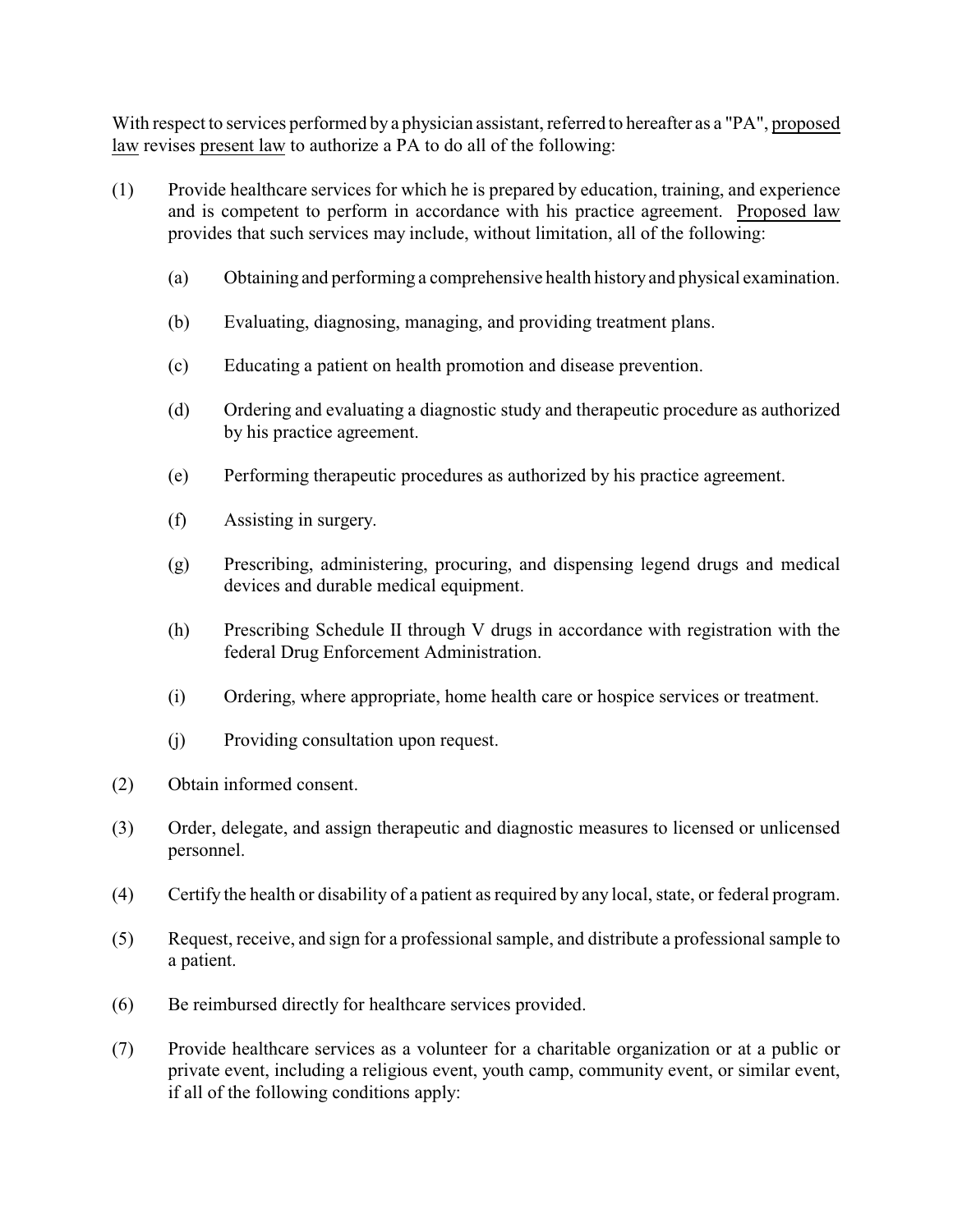- (a) He receives no compensation for such services.
- (b) He provides healthcare services in a manner that is consistent with his education, training, experience, and competence.
- (8) Provide healthcare services in emergencysituations, includingman-made and natural disaster relief efforts, or as appropriate during declarations of emergency by local, state, or federal officials.

With respect to professional liability, proposed law revises present law to stipulate that the legal responsibility for patient care activities of a PA, including care and treatment provided in healthcare facilities, shall be that of the PA.

Proposed law stipulates that a managed care organization with which the PA is a network provider shall not require a clinical supervisory relationship between a PA and another healthcare provider.

Proposed law provides that a PA may practice at any of the following locations and settings:

- (1) Any healthcare organization.
- (2) Any healthcare facility with a credentialing and privileging system.
- (3) Any private or group health care practice.
- (4) Any professional medical corporation.
- (5) Any healthcare facility or practice not included in (1) through (4) above which is approved by the La. State Board of Medical Examiners.

Proposed law requires that a practice agreement, as defined in proposed law, be created for each practicing PA based on his documented education, training, experiences, and demonstrated ability to perform. Provides that delineations of privileges are to be approved by the practice site and are intended to ensure patient safety and promote quality of care.

With respect to PA scope of practice, proposed law revises present law to provide that the scope of a PA's practice shall be defined by the practice agreement, which agreement shall conform to all of the following requirements:

- (1) The practice agreement shall be determined at the practice site and may include decisions made by the employer, group, hospital service, and the credentialing and privileging systems of a licensed facility.
- (2) The practice agreement shall be reviewed and updated annually.
- (3) The practice agreement shall be readily available for inspection by the La. State Board of